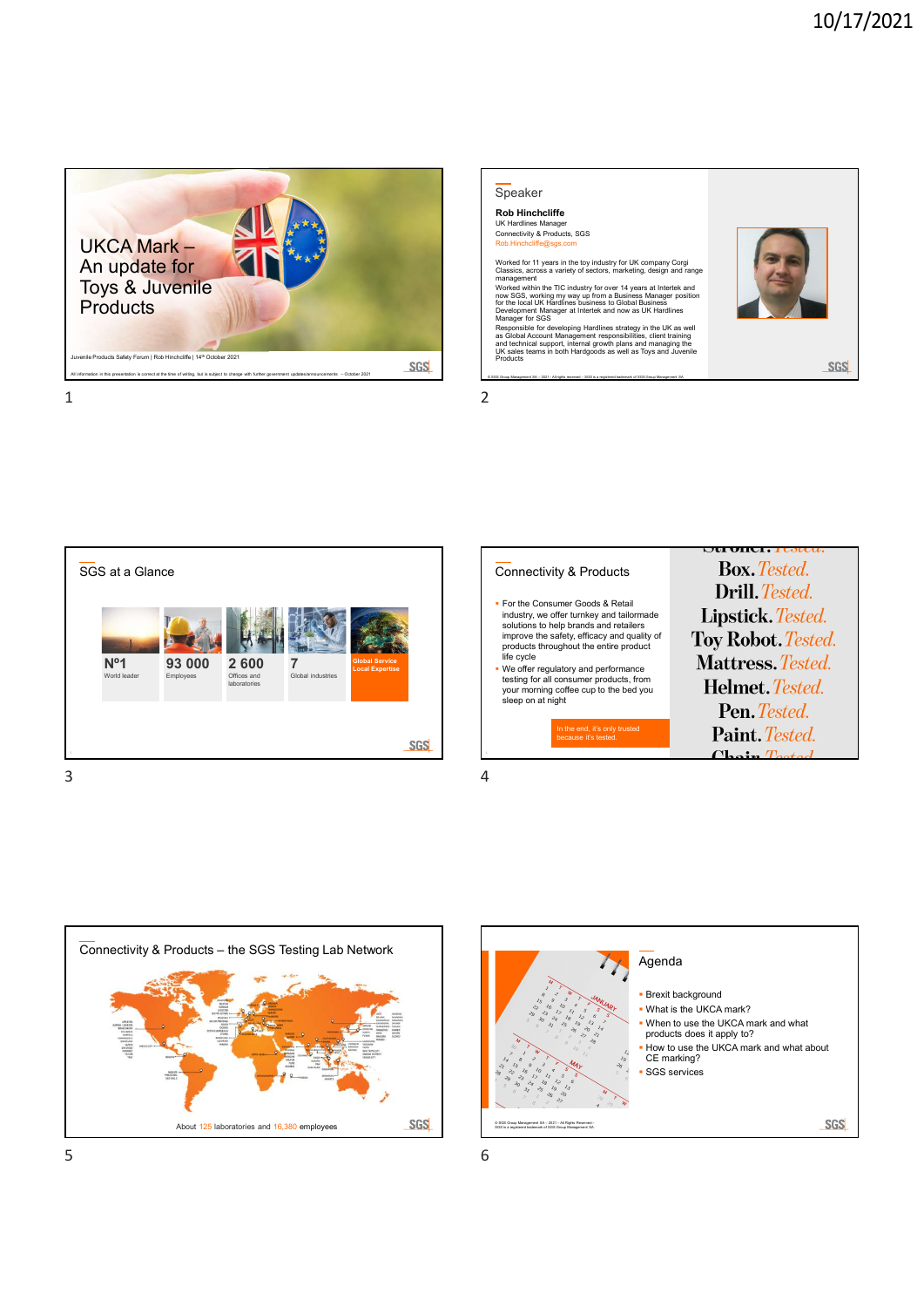# Brexit background

- The United Kingdom formally left the European Union on January 3, 2020
- 
- This period allowed the continued application of rules and regulations
- The UKCA mark was introduced for use in the UK market from January 1, 2021
- However, the UK Government has allowed for the continued use of the CE mark in the UK until January 1, 2023 (extended by a year from the initial date of January 1, 2022)

![](_page_1_Picture_7.jpeg)

Brexit background<br>
The United Stoppen formula entire distribution period until middle entire distribution period until middle entire distribution period until middle entire distribution period until middle entire distribu UKCA replaced the CE mark in the UK All UK based Notified Bodies (NB) lost their status on December 31, 2020 UKCA Mark is mandatory for products assessed by UK Approved Bodies from January 1, 2021, voluntary for all others until January 1, 2023 UKCA mark will be required on products subject to the UK equivalent legislation to<br>all of the EU Directives/Regulations that<br>require CE marking UK NB became Approved Bodies Two year transition period from CE to UKCA • For Northern Ireland the CE mark<br>continues to be required What is the UKCA Mark? • UKCA replaced the CE marking the Butlett (NB) is the Marking Hosting ISolicity for products<br>
• UKCA Marking Harmonized Standard (NB) reproduces<br>
• UKCA marking Harmonized Standard International<br>
• UKCA marking Marking Ma • UK Air pelacod ho CE main the UK Air and the translation of the UK Airport Block in the UK air and the UK air and the UK air and the UK air and the UK air and the UK air and the UK air and the UK air and the UK air and exame of the company of the company of the company of the company of the company of the company of the company of the company of the company of the company of the company of the control of the control of the control o  $\frac{10/17/2021}{\text{S  
Fermi Stadogramed}}$ 

# **Products covered by the UKCA Mark UKCA Approved Bodies have replaced Notified Bodies<br>
• Construction Products<br>
• Construction Products<br>
• Construction Products<br>
• Construction Product Construction of Hazardous Substances** 7<br>
Products covered by the UKCA Mark<br>
Consideration and the construction of the construction of the construction<br>
Consideration and the construction of the construction and the construction and the construction and the c

- Civil Explosives Radio Equipment
- Construction Products **Construction Products Construction Products Construction Products**
- Gas Appliances
- Low Voltage Electrical Equipment - Lifts **Carl Property Contains Container** Toys
- 
- 
- **Measuring Equipment**
- **Medical Devices**
- Non Automatic Weighing Equipment Ecodesign
- Personal Protective Equipment Aerosols
- Marine <br>- ATEX<br>- Machinery EMC I - EMC Directive **Simple Pressure vessels** ATEX **ATEX** , an the Secret Tranuary 1, 2023 manufacturers must obtain UKCA marking via a UK Approval Body, in and the Secret Tranuary 1, 2023 manufacturers must obtain UKCA marking via a UK Approval Body, in and the secret of a did
	- **Restriction of Hazardous Substances**
	- Outdoor Noises

**Recreational craft and Personal water craft** 

- 
- 

Toys

- 
- one Regulation which requires the UKCA mark<br>of the Manufacturer (or the Authorized<br>the Manufacturer (or the Authorized<br>Representative) is taking responsibility for the compliance of the product with all applicable<br>legislation Application of the UKCA Mark spectros in the material spectros in the spectros of the product be representation with the spectros of the product is the product in the spectros of the product is the spectros of the product 9<br>
Application of the UKCA Mark<br>  $\frac{1}{2}$  and  $\frac{1}{2}$  contribution is equivalent to example the state.<br>  $\frac{1}{2}$  and  $\frac{1}{2}$  and  $\frac{1}{2}$  and  $\frac{1}{2}$  and  $\frac{1}{2}$  and  $\frac{1}{2}$  and  $\frac{1}{2}$  and  $\frac{1}{2}$  and  $\$ 
	- The mark may only be applied to products in the mark will generally be required to be<br>accordance with the specific Regulations which applied to the mark product by the Manufacturer or<br>their Authorized Representative<br>their
	- The mark must not be applied to any product within does not fall within the scope of at least one Regulation which requires the application of the mark and by applying the UKCA mark of the mark and by applying the UKCA mar
		- Manufacturers may choose to add both the CE and UKCA marks on a product as long as both the UK and EU compliance conditions are met

• The mark will generally be required to be<br>applied to the product lited fundes the state of the state of the state of the state of the state of the mark<br>Regulations allow it to be applied to the<br>packaging or accompanying Toys and most common electricals will continue to be self-certified unless they require Type Examination

... where the current EU CE Marking Legislation and existing harmonized standards<br>• UK will mirror current EU CE Marking Legislation and existing harmonized standards<br>• These will be known as designated standards in the UK

The process of certification and testing will remain the same, with submission of applications, contracts raised and technical reviews conducted

Manufacturers can place CE marked products, via an EU Notified Body, onto the UK Market until the end of 2022

UK Approval Bodies implemented from January 1, 2021

• This will include annual surveillance audits if appropriate (as it does now)

- 
- The mark may be reduced or enlarged as long<br>
a the proportion and ratio remains the same. The minimum size of the mark is generally<br>
The minimum size of the mark is generally<br>
is mm and it must be applied securely and i UK Products will require a UK business name/address (that of the Importer or Manufacturer who is the responsible party that will be contacted by enforcement in the event of a problem or complaint)
	-
	- A UK specific Declaration of Conformity (DOC) must be created for the toy technical file, this<br>mirrors the EC DOC currently required for CE marked products with changes to the title and<br>name/address and references to UK

![](_page_1_Picture_41.jpeg)